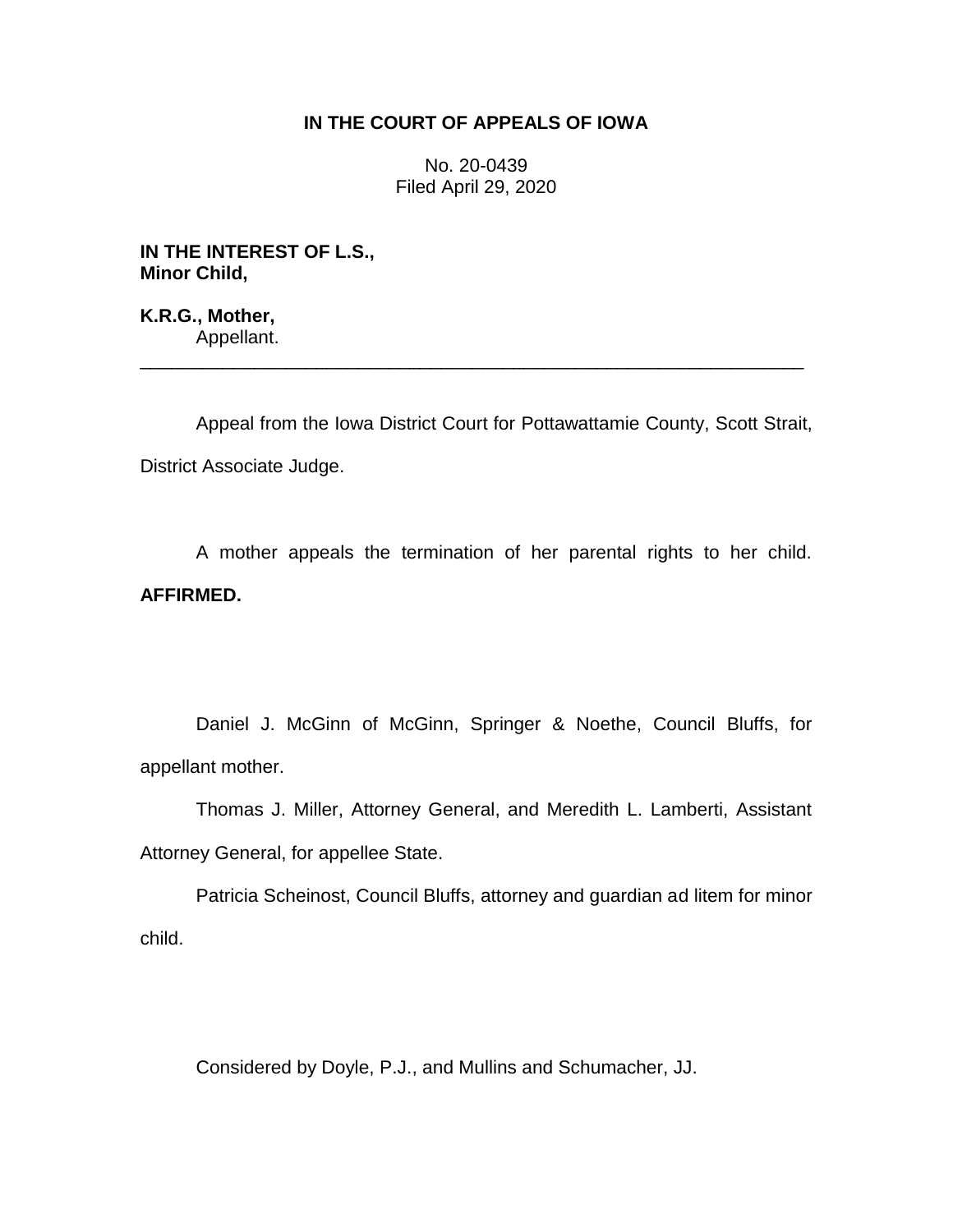## **MULLINS, Judge.**

 $\overline{a}$ 

This mother has a long history of methamphetamine abuse. She has lost custody of four of her other children, all of whom tested positive for methamphetamine at birth. The mother has entered substance-abuse treatment on multiple occasions, all of which have been followed by relapse. The child in interest tested positive for methamphetamine when born in Nebraska in August 2018. The mother admitted to using the substance four days before giving birth. Nebraska child services initiated a safety plan and placed the child with the paternal grandparents in Iowa.<sup>1</sup>

In September, the mother entered inpatient substance-abuse treatment in Iowa. The State applied for formal temporary removal and petitioned for a childin-need-of-assistance adjudication shortly thereafter. The juvenile court entered an order for temporary removal and formally placed the child in the custody of the paternal grandparents under the supervision of the Iowa Department of Human Services (DHS). In mid-October, the parties agreed the child could be returned to the mother's care in treatment, and an order was entered to that effect. Later that month, the child was adjudicated as in need of assistance.

By February 2019, the mother had completed inpatient treatment, entered a sober-living residence, and continued to meaningfully engage in services. In March, however, the mother was asked to leave her residence after testing positive for alcohol, after which she delivered the child to the paternal grandparents and did not return. In the following weeks, the mother admitted to using

 $1$  The paternal grandparents are the parents of the child's legal father. The legal father is not the child's biological father. The child's biological father is unknown.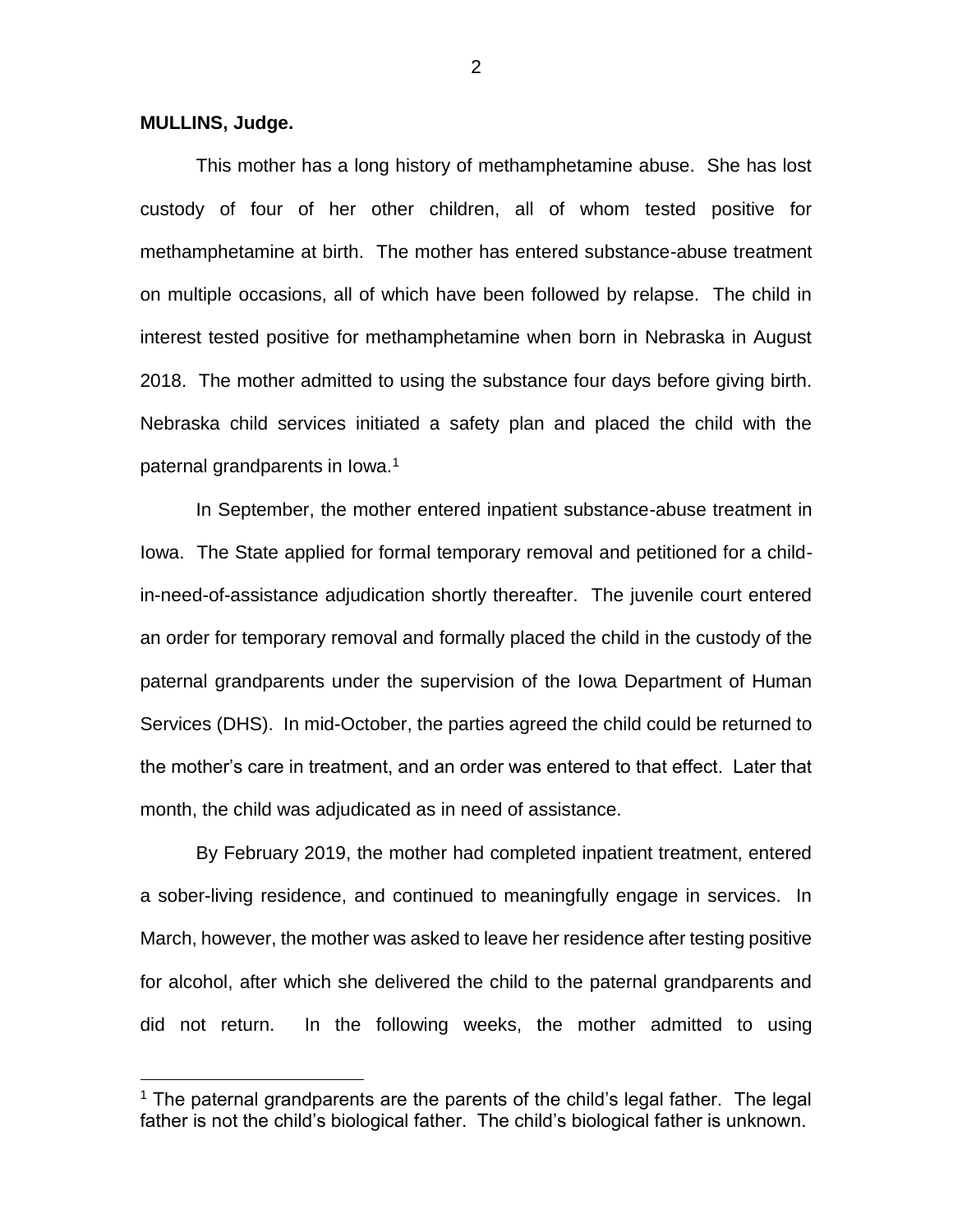methamphetamine on several occasions since leaving her residence. The State sought and obtained an order for temporary removal, which was confirmed following a removal hearing.

Thereafter, the mother largely discontinued participating in services. She wholly declined to participate in substance-abuse-related services, and she was a no show for each of the eleven requested drug screenings from March through July. In May, the mother only attended two of six offered visitations. As a result, the frequency of her visits was reduced. In June, she attended one of four offered visitations. At the visit she did attend in June, the mother advised the social worker she knew the matter was proceeding toward termination and she had no desire to get clean, noting, "I like to get high and I don't want to stop." The worker suggested the mother enter inpatient treatment to assist her in dealing with her addiction. The mother responded, "I am an addict, I know how to get it wherever I am." Also in June, the mother was arrested in Georgia on drug charges—possession of methamphetamine and marijuana. The mother likewise only attended one visit in each July and August. The mother arrived late and did not provide the necessities for caring for the child at each of the visits she attended in May through July.

In early August, DHS recommended the permanency goal be modified to termination of parental rights. Following a permanency hearing, the court agreed. In September, the mother reinitiated inpatient treatment. She tested positive for methamphetamine during intake. At the termination hearing, the DHS worker testified admissions staff at the inpatient treatment facility asked the DHS worker if the child could be placed with the mother in treatment within fourteen days. The DHS worker responded to the admissions staff that the mother would need to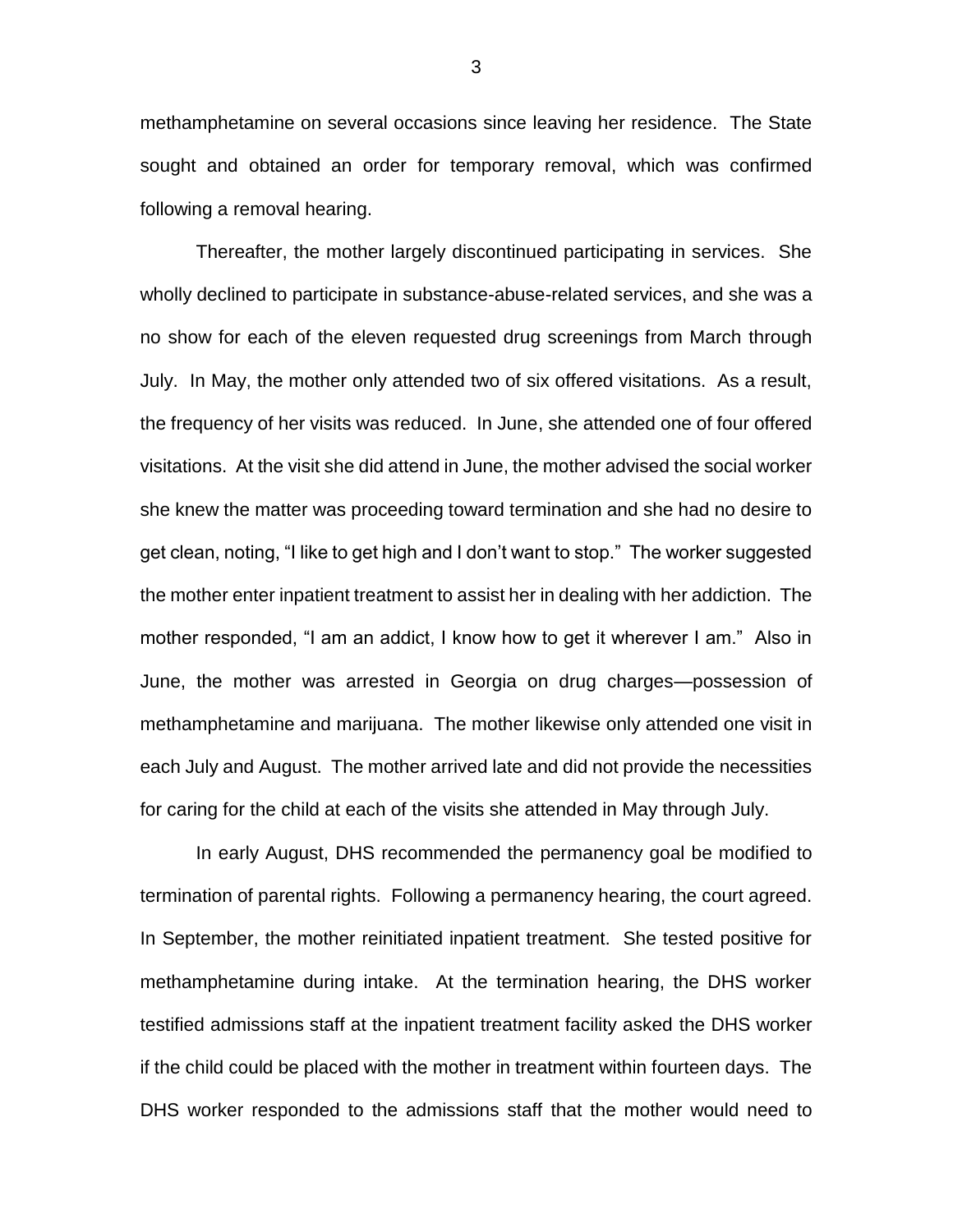complete the first thirty days of treatment before the child could be placed with her. The mother testified she merely requested visitations with the child but the social worker declined the request and stated her intention to proceed with termination. The DHS worker acknowledged the mother requested visits but testified she both advised the mother to contact the paternal grandmother to set up visits and contacted family safety, risk, and permanency (FSRP) services about setting up visits. Ultimately, the mother left treatment after only two days. The FSRP provider testified the social worker advised her to start visits after the mother progressed in treatment. When the FSRP provider reached out to the inpatient treatment facility regarding setting up visitations, she was advised the mother had already left treatment. The mother testified she left treatment because she "gave up hope" because the DHS worker "wasn't on board with reunification." The FSRP worker's documents show the mother contacted her on September 25, advised she had entered treatment, and requested to meet with her. The worker scheduled a meeting for September 29. By that point in time, the mother had left treatment. The records also show the FSRP and DHS workers attempted to meet with the mother in October, but the mother did not show up.

The State petitioned for termination of the mother's rights in October. A termination hearing was held in January 2020. The juvenile court terminated the mother's parental rights under Iowa Code section 232.116(1)(e), (h), and (*l*) (2019). The mother appeals.<sup>2</sup>

 $\overline{a}$ 

 $2$  The parental rights of the child's legal father and any unknown biological father were also terminated. No father appeals. While the juvenile court terminated the rights of the legal father, we note that when it was confirmed through testing that he was not the child's biological father he was no longer a necessary party and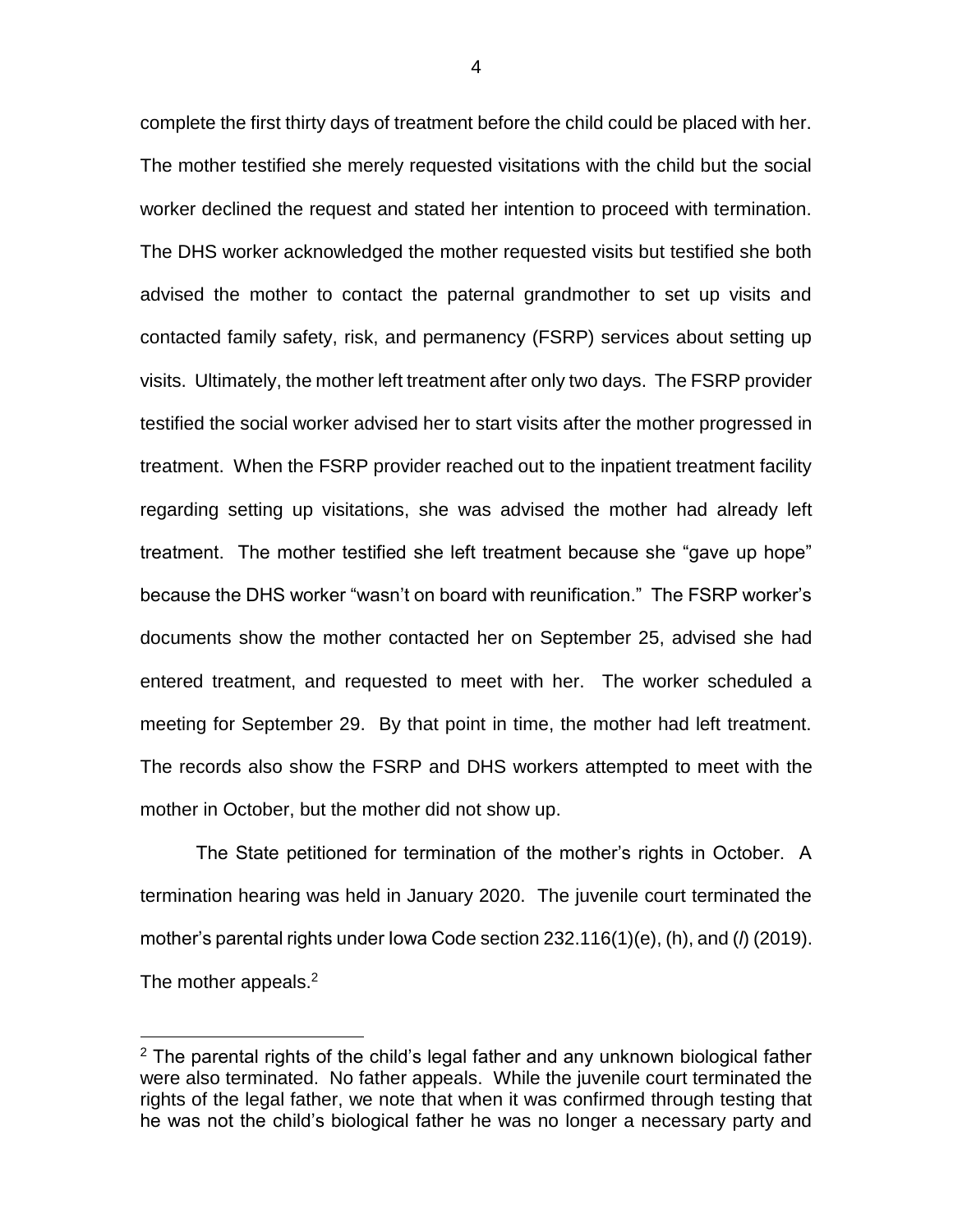Our review is de novo. *In re L.T.*, 924 N.W.2d 521, 526 (Iowa 2019). Our primary consideration is the best interests of the child, *In re J.E.*, 723 N.W.2d 793, 798 (Iowa 2006), the defining elements of which are the child's safety and need for a permanent home. *In re H.S.*, 805 N.W.2d 737, 748 (Iowa 2011).

First, the mother vaguely challenges the sufficiency of the evidence supporting termination under paragraphs (h) and (*l*) of Iowa Code section 232.116(1). We could affirm based upon the mother's failure to challenge the sufficiency of evidence under paragraph (e). *See In re P.L.*, 778 N.W.2d 33, 40 (Iowa 2010); *In re R.L.*, No. 19-1355, 2019 WL 5067181, at \*1 (Iowa Ct. App. Oct. 9, 2019); *In re D.R.*, No. 18-1116, 2018 WL 4361087, at \*1 (Iowa Ct. App. Sept. 12, 2018); *In re S.F.*, No. 15-0490, 2015 WL 3626439, at \*1 (Iowa Ct. App. June 10, 2015); *In re D.H.*, No. 13-1693, 2014 WL 250256, at \*1 (Iowa Ct. App. Jan. 23, 2014). Either way, as to termination under section 232.116(1)(h), the mother only challenges the State's establishment of the final element of that provision—that the child could not be returned to her care at the time of the termination hearing. *See* Iowa Code § 232.116(1)(h)(4) (requiring clear and convincing evidence that the child cannot be returned to the custody of the child's parents at the present time); *In re D.W.*, 791 N.W.2d 703, 707 (Iowa 2010) (interpreting the statutory language "at the present time" to mean "at the time of the termination hearing"). Upon our de novo review of the record, we find the evidence clear and convincing that the child could not be returned to the mother. As to termination under paragraph (*l*) the mother only appears to challenge that she "has a severe

 $\overline{a}$ 

5

should have been dismissed from the proceedings. *See In re J.C.*, 857 N.W.2d 495, 505 (Iowa 2014).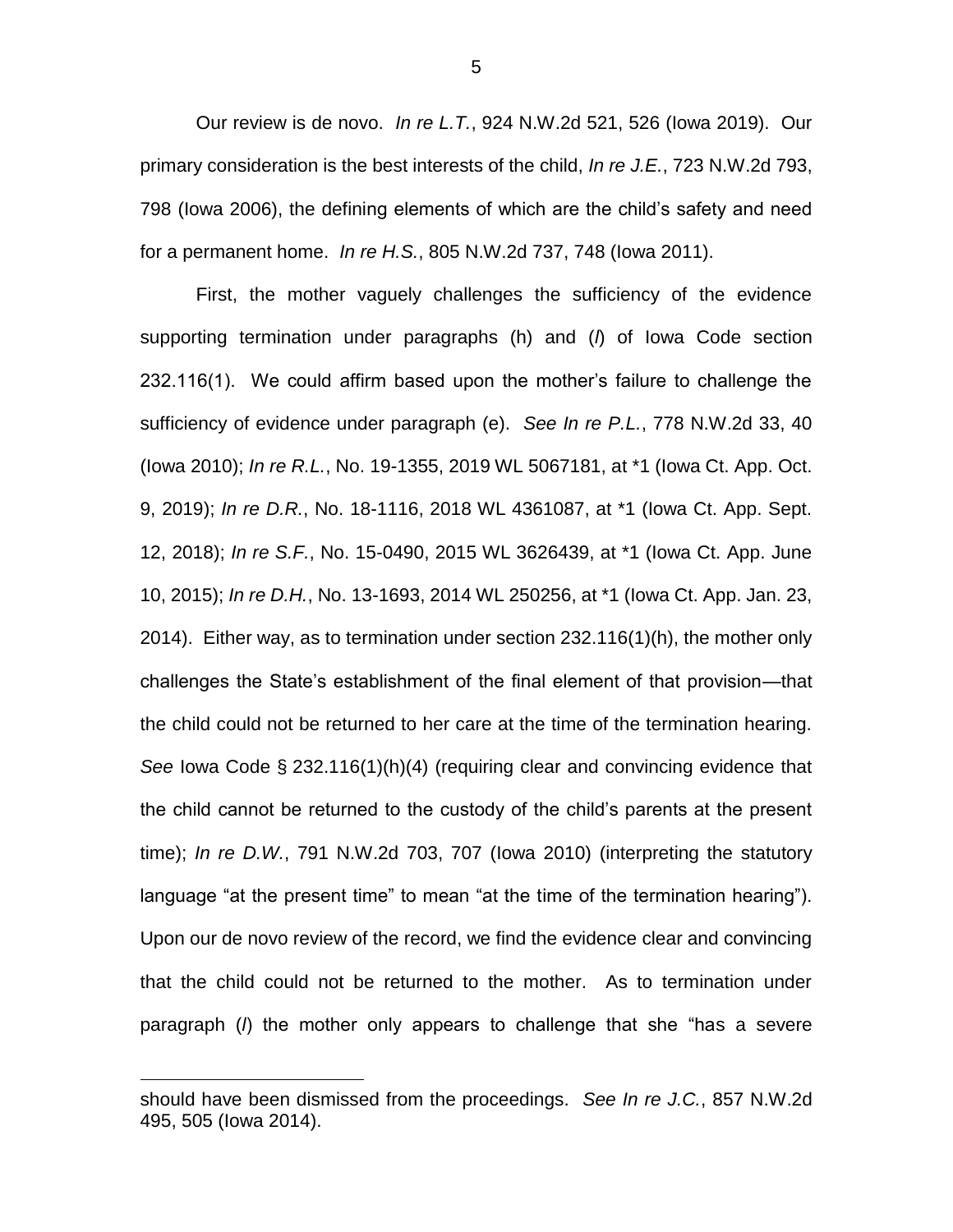substance-related disorder." Iowa Code § 232.116(*l*)(2). The mother agreed in her testimony at trial that she has a severe substance-abuse issue. We likewise find the evidence sufficient under paragraph (*l*).

To the extent the mother challenges the court's findings relative to Iowa Code section 232.116(2) and (3), concerning the child's best interests and statutory exceptions to termination, we agree with the juvenile court that termination is in the child's best interests and no exception should be applied to preclude termination.

Finally, the mother argues she "was not given adequate time and opportunity to reunify with the child." She largely alleges that, in September 2019, she was advised by DHS that she could not have any more visits with the child and her parental rights would be terminated, which caused her to "give up." We interpret the mother's arguments as a reasonable-efforts challenge and request for an extension of time to work toward reunification. As to the reasonable-efforts challenge, raising the issue of the adequacy of visitation at the time of the termination hearing was too late to preserve the claim for appellate review. *See In re A.A.G.*, 708 N.W.2d 85, 91 (Iowa Ct. App. 2005). As to the request for an extension, given the mother's track record and lack of participation in services in the several months leading up to the termination hearing, we are unable to conclude "the need for removal . . . will no longer exist at the end of the additional six-month period." Iowa Code § 232.104(2)(b).

Lastly, the mother seems to argue that, following the termination hearing, the court should have adjudicated the child as in need of assistance and entered an order pursuant to Iowa Code section 232.100 suspending judgment and

6